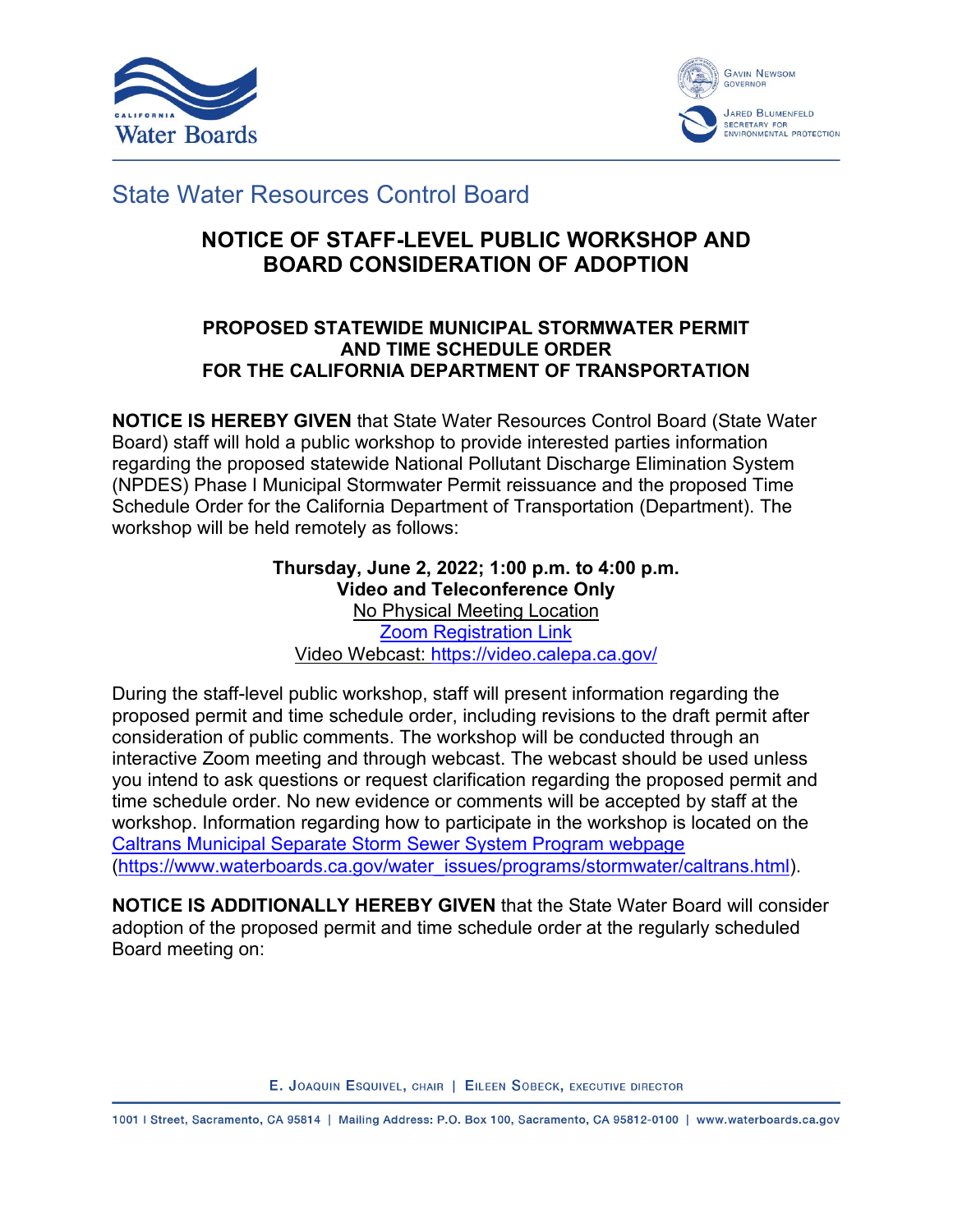**Wednesday, June 22, 2022; 9:30 a.m. IN PERSON PARTICIPATION Coastal Hearing Room – Second Floor** Joe Serna Jr. – CalEPA Headquarters Building 1001 I Street, Sacramento, CA. 95814

#### **VIDEO AND TELECONFERENCE OPTION**

The meeting will occur with both a physical meeting location (shown above) and an option for the public to participate from a remote location.

For those who only wish to watch the meeting, the webcast remains available at either: <https://www.youtube.com/user/BoardWebSupport/> or <https://video.calepa.ca.gov/> (closed captioning available). Please use the webcast option UNLESS you intend to comment.

For members of the public who wish to provide oral public comment or a presentation to the Board from a remote location, additional information regarding participating telephonically or via the remote meeting solution is available here: [https://www.waterboards.ca.gov/board\\_info/remote\\_meeting/.](https://www.waterboards.ca.gov/board_info/remote_meeting/)

## **BACKGROUND**

The federal Clean Water Act requires that stormwater discharges from municipal separate storm sewer systems be regulated by an NPDES permit. The State Water Board regulates the California Department of Transportation's stormwater discharges under an existing statewide NPDES Phase I municipal stormwater permit.<sup>[1](#page-1-0)</sup> The State Water Board adopted the existing statewide permit on September 19, 2012. The existing permit is expired and has been administratively extended until the effective date of a new reissued permit. State Water Board staff has developed the: (1) proposed permit to supersede the existing permit, and (2) proposed time schedule order to provide the Department through December 31, 2034, to comply with TMDL-related requirements in the proposed permit.

The proposed permit incorporates the following major changes from the existing permit:

- 1. New requirements implementing the statewide Trash Provisions;
- 2. New and clarified requirements implementing Regional Water Quality Control Boardadopted total maximum daily loads (TMDLs) applicable to the Department's stormwater discharges;

<span id="page-1-0"></span><sup>1</sup> [Order 2012-0011-DWQ as amended in January 2014, May 2014, April 2015, and](https://www.waterboards.ca.gov/water_issues/programs/stormwater/docs/caltrans/Caltrans_Permit_Final_DIT.pdf)  [November 2017](https://www.waterboards.ca.gov/water_issues/programs/stormwater/docs/caltrans/Caltrans_Permit_Final_DIT.pdf)

<sup>(</sup>https://www.waterboards.ca.gov/water\_issues/programs/stormwater/docs/caltrans/Ca ltrans\_Permit\_Final\_DIT.pdf)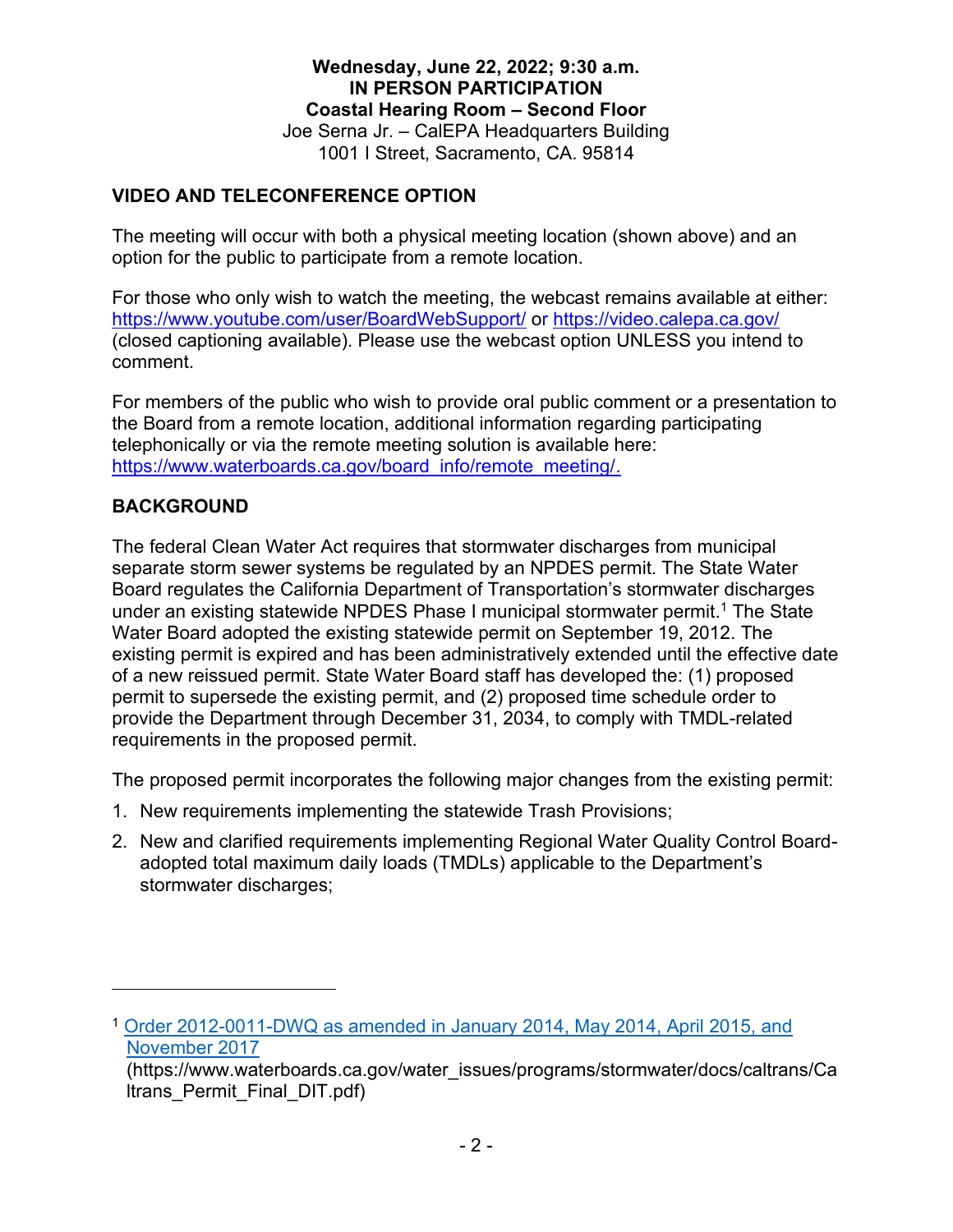- 3. New requirement for the Department's development and implementation of a statewide TMDL Compliance Plan, demonstrating compliance with 63 TMDLs by December 31, 2034;
- 4. Removal of the existing TMDL compliance unit tracking process;
- 5. Reduced trigger for required implementation of post-construction best management practices to treat new impervious surfaces, from one-acre or greater, to 10,000 square feet or greater;
- 6. New requirements that prohibit the discharge to surface water of stormwater runoff that contacts pavement grindings;
- 7. Replacement of discharge characterization monitoring requirements with requirements for participation in applicable regional monitoring programs; addition of compliance monitoring options to allow group monitoring, representative monitoring, modeling, use of best management practice effectiveness data, and other options.
- 8. Revised requirements for an asset management plan that builds upon the Department's existing asset management process.

The proposed time schedule order provides interim and final milestones for the Department to comply with 63 Regional Water Quality Control Board-adopted TMDLs by December 31, 2034. The proposed time schedule order:

- 1. Acknowledges that the Department may require additional time to comply with TMDL-related requirements in the proposed permit due to its extensive and diverse right of way;
- 2. Includes three-year interim milestones for the Department to demonstrate compliance with TMDL-related requirements;
- 3. Requires the Department to hold annual coordination meetings with State and Regional Water Board staff to discuss compliance progress; and
- 4. Requires the Department to submit a Final TMDL Compliance Report six months after the final compliance deadline of December 31, 2034.

## **DOCUMENT AVAILABILITY**

The proposed permit, the proposed time schedule order, the draft Response to Comments document, and other information corresponding to the items addressed in this notice are available on the State Water Board Department of Transportation [Stormwater Program page](https://www.waterboards.ca.gov/water_issues/programs/stormwater/caltrans.html)

(https://www.waterboards.ca.gov/water\_issues/programs/stormwater/caltrans.html).

## **PROCEDURAL MATTERS**

Due to ongoing circumstances related to the COVID pandemic, the State Water Board meeting will include an option for interested parties to participate remotely.

During the State Water Board meeting, there will be no sworn testimony or crossexamination of participants. However, the State Water Board and its staff may ask clarifying questions. In-person and remote participants will be given an opportunity to provide oral comments and presentations. No new evidence or written comments will be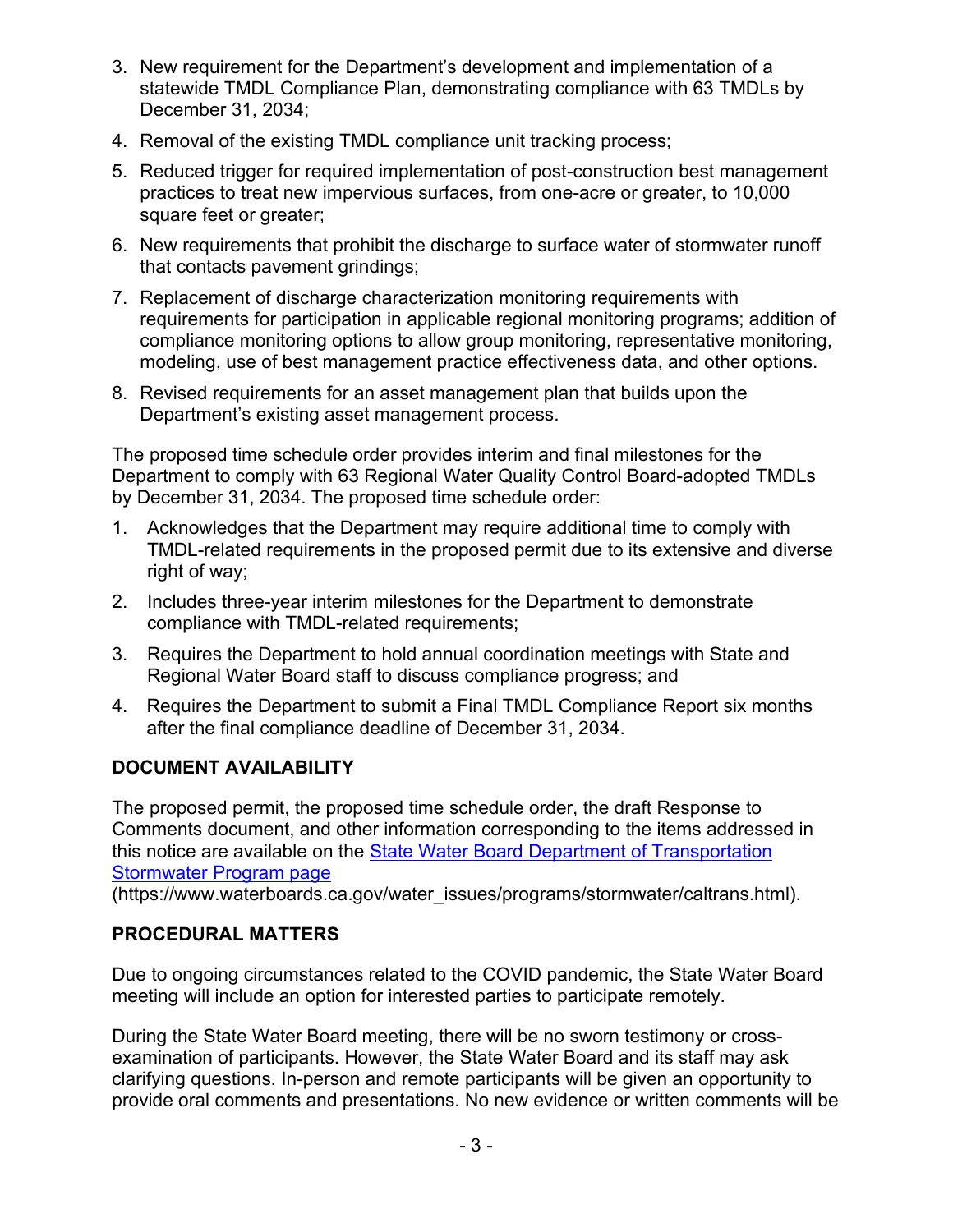allowed at the board meeting. To ensure a productive and efficient meeting in which all participants have an opportunity to participate, oral presentations may be time limited. Participants planning to use a PowerPoint presentation during the meeting must submit the file electronically, in .ppt or .pptx format, to the Clerk to the Board via email at [commentletters@waterboards.ca.gov](mailto:commentletters@waterboards.ca.gov) no later than June 16, 2022, at 12:00 p.m. (noon). Please indicate in the subject line "PowerPoint Presentation – Caltrans Statewide Stormwater Permit." Recommendations for PowerPoint presentations are available at the [State Water Board presentations page](http://www.waterboards.ca.gov/board_info/meetings/board_presentations.shtml)

(http://www.waterboards.ca.gov/board\_info/meetings/board\_presentations.shtml).

Instructions for participation, including remote participation, in the Board meeting will be available ten days before the meeting at the State Water Board's Board Information [webpage](https://www.waterboards.ca.gov/board_info) (https://www.waterboards.ca.gov/board info/), and will also be distributed via email to registered participants.

## **FUTURE NOTICES**

Any person desiring to receive future notices concerning the proposed permit and time schedule order, including any changes to the location, date or time of the public workshop and State Water Board meeting, is encouraged to sign up for the Lyris email list at [State Water Board email subscription](http://www.waterboards.ca.gov/resources/email_subscriptions/swrcb_subscribe.shtml) page

(http://www.waterboards.ca.gov/resources/email\_subscriptions/swrcb\_subscribe.shtml) as follows:

- 1. Access the [State Water Board email subscription web page](http://www.waterboards.ca.gov/resources/email_subscriptions/swrcb_subscribe.shtml) (http://www.waterboards.ca.gov/resources/email\_subscriptions/swrcb\_subscribe.s html),
- 2. Click the "Water Quality" tab,
- 3. Check the box for "Stormwater Municipal Permitting Issues,"
- 4. Fill in the required signup details, and
- 5. Click the "Subscribe" button.

#### **ACCESSIBILITY**

The CalEPA Building is accessible to persons with disabilities. To request language interpretation or other considerations, please submit a request at least 7 business days before the State Water Board meeting (by June 13, 2022). Individuals who require special accommodations are requested to contact Paul Levy by June 13, 2022, at [Paul.Levy@waterboards.ca.gov.](mailto:Paul.Levy@waterboards.ca.gov) If you have limitations for hearing or speaking, you may contact the California Relay Service at (800) 735-2929 or voice line at (800) 735-2922.

For directions to the Joe Serna Jr. – CalEPA Headquarters Building and public parking information, please refer to the [map on the State Water Board Web site](http://www.calepa.ca.gov/headquarters-sacramento/location): (http://www.calepa.ca.gov/headquarters-sacramento/location/).

All visitors to the Joe Serna Jr. – CalEPA Headquarters Building are required to sign in and obtain a badge at the Visitor Services Center located just inside the main entrance (10th Street entrance). Valid picture identification may be required. Please allow up to 15 minutes for receiving security clearance.